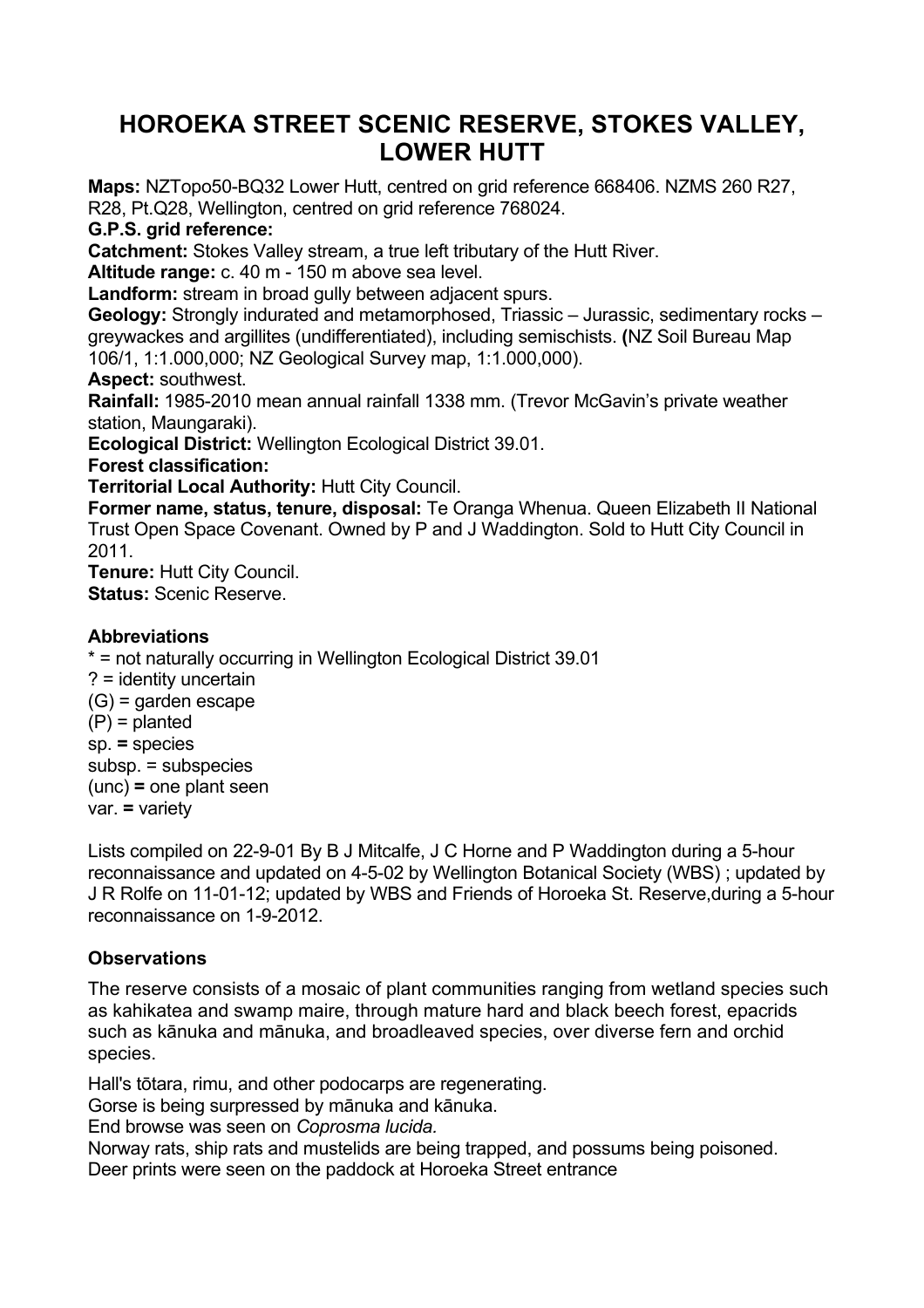## **LIST 1: SOME INDIGENOUS VASCULAR PLANTS**

|            | <b>BOTANICAL NAME</b>                                | <b>MĀORI NAME</b>  | <b>COMMON NAME</b>            |
|------------|------------------------------------------------------|--------------------|-------------------------------|
|            | <b>GYYMNOSPERM TREES</b>                             |                    |                               |
| 1.         | Dacrycarpus dacrydioides                             | kahikatea          | kahikatea                     |
| 2.         | Dacrydium cupressinum                                | rimu               | rimu                          |
| 3.         | Podocarpus cunninghamii                              | tōtara             | Hall's tōtara                 |
| 4.         | Podocarpus totara                                    | tōtara             | tōtara                        |
| 5.         | Prumnopitys ferruginea                               | miro               | miro                          |
|            | <b>MONOCOTYLEDONOUS TREES</b>                        |                    |                               |
| 6.         | Cordyline australis                                  | tī kōuka           | cabbage tree                  |
| 7.         | Cordyline banksii                                    | tī ngahere         | forest cabbage tree           |
| 8.         | Rhopalostylis sapida (P& natural)                    | nīkau              | nīkau                         |
|            | <b>DICOTYLEDONOUS TREES AND SHRUBS</b>               |                    |                               |
| 9.         | Alectryon excelsus                                   | tītoki             | tītoki                        |
| 10.        | Alseuosmia pusilla                                   | toropapa           | mountain alseuosmia           |
| 11.        | Aristotelia serrata                                  | makomako           | wineberry                     |
| 12.        | Beilschmiedia tawa                                   | tawa               | tawa                          |
| 13.        | Brachyglottis repanda                                | rangiora           | rangiora                      |
| 14.        | Carpodetus serratus                                  | putaputawētā       | marbleleaf                    |
| 15.        | Coprosma areolata                                    |                    | thin-leaved coprosma          |
| 16.        | Coprosma grandifolia                                 | kānono             | kānono                        |
| 17.        | Coprosma lucida                                      | karamu             | karamu                        |
| 18.        | Coprosma microcarpa                                  |                    | small-seeded coprosma         |
| 19.        | Coprosma rhamnoides                                  |                    | a coprosma sp.                |
| 20.        | Coprosma robusta                                     | karamu             | karamu                        |
| 21.<br>22. | Coprosma robusta x C. propinqua                      |                    | a coprosma hybrid             |
| 23.        | Coprosma tenuicaulis                                 | hukihuki<br>karaka | swamp coprosma<br>karaka      |
| 24.        | * Corynocarpus laevigatus<br>* Dodonaea viscosa (G)  | akeake             | akeake                        |
| 25.        | Elaeocarpus dentatus                                 | hīnau              | hīnau                         |
| 26.        | Fuchsia excorticata                                  | kōtukutuku         | tree fuchsia                  |
| 27.        | Gaultheria antipoda                                  | tāwiniwini         | bush snowberry                |
| 28.        | Geniostoma ligustrifolium var.                       | hangehange         | hangehange                    |
|            | ligustrifolium                                       |                    |                               |
| 29.        | Griselinia littoralis                                | pāpāuma            | broadleaf                     |
| 30.        | Hebe stricta var. atkinsonii                         | koromiko           | koromiko                      |
| 31.        | Hedycarya arborea                                    | porokaiwhiri       | pigeonwood                    |
| 32.        | Helichrysum aggregatum                               | niniao             | a shrub daisy sp.             |
| 33.        | * Hoheria populnea                                   | houhere            | lacebark sp.                  |
| 34.        | Knightia excelsa                                     | rewarewa           | rewarewa                      |
| 35.        | Kunzea aff. ericoides                                | kānuka             | kānuka                        |
| 36.        | Laurelia novae-zelandiae                             | pukatea            | pukatea                       |
| 37.        | Leptecophylla juniperina                             | mingimingi         | prickly mingimingi            |
| 38.        | Leptospermum scoparium                               | mānuka             | mānuka                        |
| 39.<br>40. | Leucopogon fasciculatus                              | mingimingi         | big mingimingi                |
| 41.        | Lophomyrtus bullata                                  | ramarama           | ramarama                      |
| 42.        | Lophomyrtus bullata x L. sp.<br>Melicytus ramiflorus | māhoe              | a lophomyrtus hybrid<br>māhoe |
|            |                                                      |                    |                               |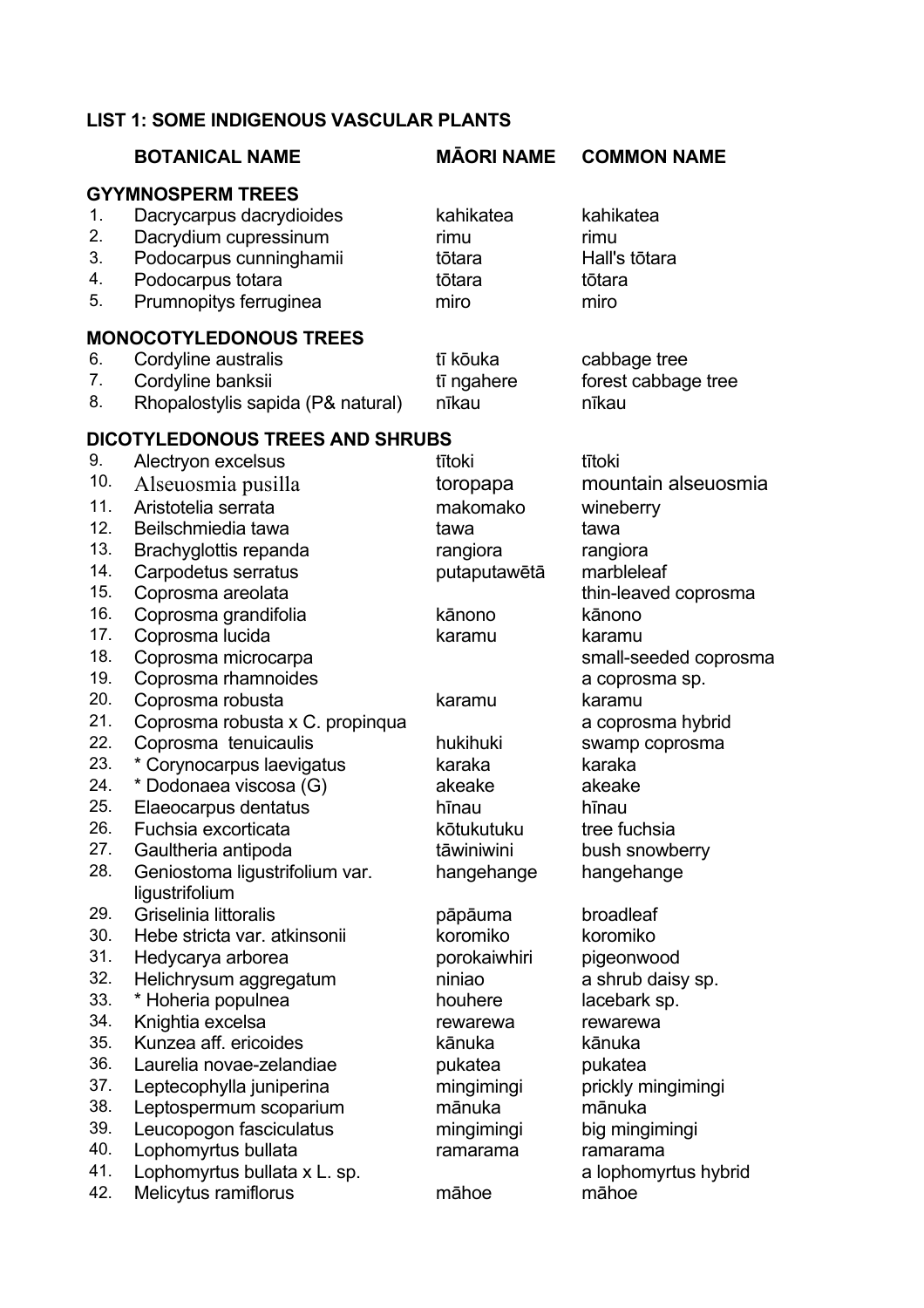- 43. Metrosideros robusta (unc) rātā northern rātā
- 44. Myrsine australis māpou māpou
- 45. Myrsine salicina to toro toro toro toro toro
- 46. Nestegis cunninghamii maire black maire
- 47. Nothofagus solandri var. solandri tawhairauriki black beech
- 48. Nothofagus truncata tawhairaunui hard beech
- 
- 50. Piper excelsum subsp. excelsum kawakawa kawakawa
- 51. Pittosporum divaricatum a pittosporum sp.
- 52. Pittosporum eugenioides tarata lemonwood
- 53. Pittosporum tenuifolium kohuhu kohuhu kohuhu
- 54. Plagianthus regius mānatu lowland ribbonwood
- 55. Pseudopanax arboreus whauwhaupaku five-finger
- 56. Pseudopanax crassifolius horoeka lancewood
- 57. \*Pseudopanax crassifolius x P. lessonii
- 58. Pseudowintera axillaris horopito lowland horopito
- 59. Schefflera digitata patē patē
- 60. Sophora microphylla (P) kōwhai kōwhai
- \* Sophora tetraptera (P) kōwhai kōwhai kōwhai
- 62. Syzygium maire maire tawake swamp maire
- 63. \* Vitex lucens (P) pūriri pūriri
- 64. Weinmannia racemosa kāmahi kāmahi

#### **MONOCOTYLEDONOUS LIANES**

- 65. Freycinetia banksii kiekie kiekie kiekie
- 66. Ripogonum scandens kareao supplejack

#### **DICOTYLEDONOUS LIANES**

- 67. Clematis forsteri pikiarero small white clematis
- 68. Clematis paniculata puawānanga white clematis
- 69. Metrosideros diffusa rātā white rātā
- 70. Metrosideros fulgens akakura scarlet rātā
- 71. Metrosideros perforata aka clinging rātā
- 72. Muehlenbeckia australis pōhuehue pōhuehue
- 73. Parsonsia heterophylla kaihua a parsonsia sp.
- 74. Rubus australis tātarāmoa swamp lawyer
- 75. Rubus cissoides tātarāmoa bush lawyer

## **LYCOPODS AND PSILOPSIDS**

- 76. Lycopodium scariosum mātukutuku creeping clubmoss
- 77. Lycopodium volubile waewaekoukou climbing clubmoss
- 78. Tmesipteris elongata a fork fern sp.

#### **FERNS**

- 79. Asplenium bulbiferum manamana hen and chickens fern
- 80. Asplenium flaccidum makawe o
- 81. Asplenium oblongifolium huruhuruwhenu shining spleenwort
- 82. Asplenium polyodon betako sickle spleenwort
- 83. Blechnum chambersii nini nini lance fern
- 84. Blechnum discolor piupiu piupiu crown fern

49. Olearia rani heketara heketara

a pseudopanax hybrid

Raukatauri

hanging spleenwort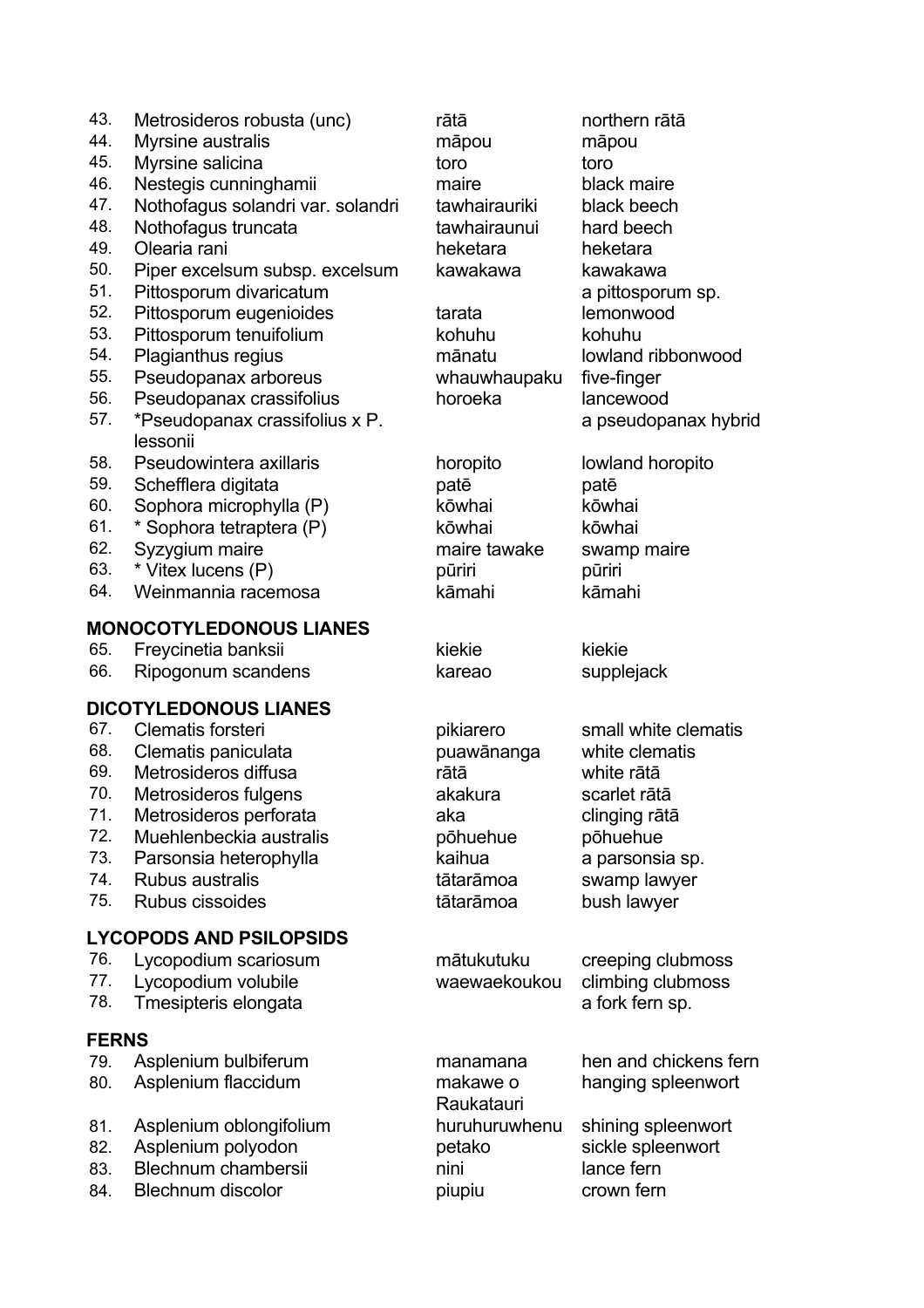| 85.  | <b>Blechnum fluviatile</b>          | kiwakiwa    | kiwakiwa                |
|------|-------------------------------------|-------------|-------------------------|
| 86.  | <b>Blechnum minus</b>               | kiokio      | swamp kiokio            |
| 87.  | Blechnum novae-zelandiae            | kiokio      | kiokio                  |
| 88.  | Blechnum procerum                   |             | small kiokio            |
| 89.  | Blechnum procerum x B. novae-       |             | a blechnum hybrid       |
|      | zelandiae                           |             |                         |
| 90.  | Cardiomanes reniforme               | raurenga    | kidney fern             |
| 91.  | Cyathea dealbata                    | ponga       | ponga                   |
| 92.  | Cyathea medullaris                  | mamaku      | mamaku                  |
| 93.  | Cyathea smithii                     | kātote      | soft tree fern          |
| 94.  | Dicksonia squarrosa                 | whekī       | whekī                   |
| 95.  | Grammitis billardierei              |             | a strap fern sp.        |
| 96.  | Grammitis ciliata                   |             | a strap fern sp.        |
| 97.  | Hymenophyllum bivalve               | mauku       | a filmy fern sp.        |
| 98.  | Hymenophyllum demissum              | irirangi    | drooping filmy fern     |
| 99.  | Hymenophyllum dilatatum             | matua mauku | a filmy fern sp.        |
| 100. | Hymenophyllum flabellatum           | mauku       | fan-like filmy fern     |
| 101. | Hymenophyllum multifidum            | mauku       | much-divided filmy fern |
| 102. | Hymemnophyllum rarum                |             |                         |
| 103. | Hymenophyllum revolutum             | mauku       |                         |
| 104. | Hymenophyllum sanguinolentum        | piripiri    | scented fern            |
| 105. | Hymenophyllum scabrum               | mauku       | rough filmy fern        |
| 106. | Hypolepis ambigua                   | rarauhi     | a hypolepis sp.         |
|      |                                     | nehenehe    |                         |
| 107. | Lastreopsis hispida                 | pongaweka   | hairy fern              |
| 108. | Leptopteris hymenophylloides        | heruheru    | single crape fern       |
| 109. | Lindsaea linearis                   |             | a lindsaea sp.          |
| 110. | Lindsaea trichomanoides             |             | a lindsaea sp.          |
| 111. | Microsorum pustulatum               | kōwaowao    | hound's tongue          |
| 112. | Paesia scaberula                    | mātā        | ring fern               |
| 113. | Pneumatopteris pennigera            | pākau       | gully fern              |
| 114. | Polyphlebium (= Trichomanes)        |             | a bristle fern sp.      |
|      | venosum                             |             |                         |
|      | 115. Polystichum neozealandicum     | pikopiko    | common shield fern      |
|      | subsp.zerophyllum                   |             |                         |
| 116. | Polystichum neozelandicum ssp.      | pikopiko    | prickly shield fern     |
|      | zerophyllum                         |             |                         |
| 117. | Polystichum vestitum                | pūniu       | prickly shield fern     |
| 118. | Pteridium esculentum                | rārahu      | bracken                 |
|      | 119. Pteris macilenta               | titipo      | brake                   |
| 120. | Pyrrosia eleagnifolia               | ota         | leather-leaf fern       |
| 121. | Rumohra adiantiformis               | karawhiu    | leathery shield fern    |
|      |                                     |             |                         |
|      | <b>ORCHIDS</b>                      |             |                         |
|      | 122. ? Caladenia (=Petalochilus) sp |             |                         |
|      | (JRR 11-01-12)                      |             |                         |
| 123. | Cyrtostylis rotundifolia            |             |                         |
| 124. | Diplodium alobulum                  |             | a greenhood sp.         |
| 125. | Diplodium trullifolium              | tutukiwi    | trowel-leaved orchid    |
| 126. | Earina mucronata                    | peka-a-waka | Spring orchid           |
| 127. | Gastrodia cunninghamii              | hūperei     | black orchid            |
| 128. | Pterostylis banksii                 |             |                         |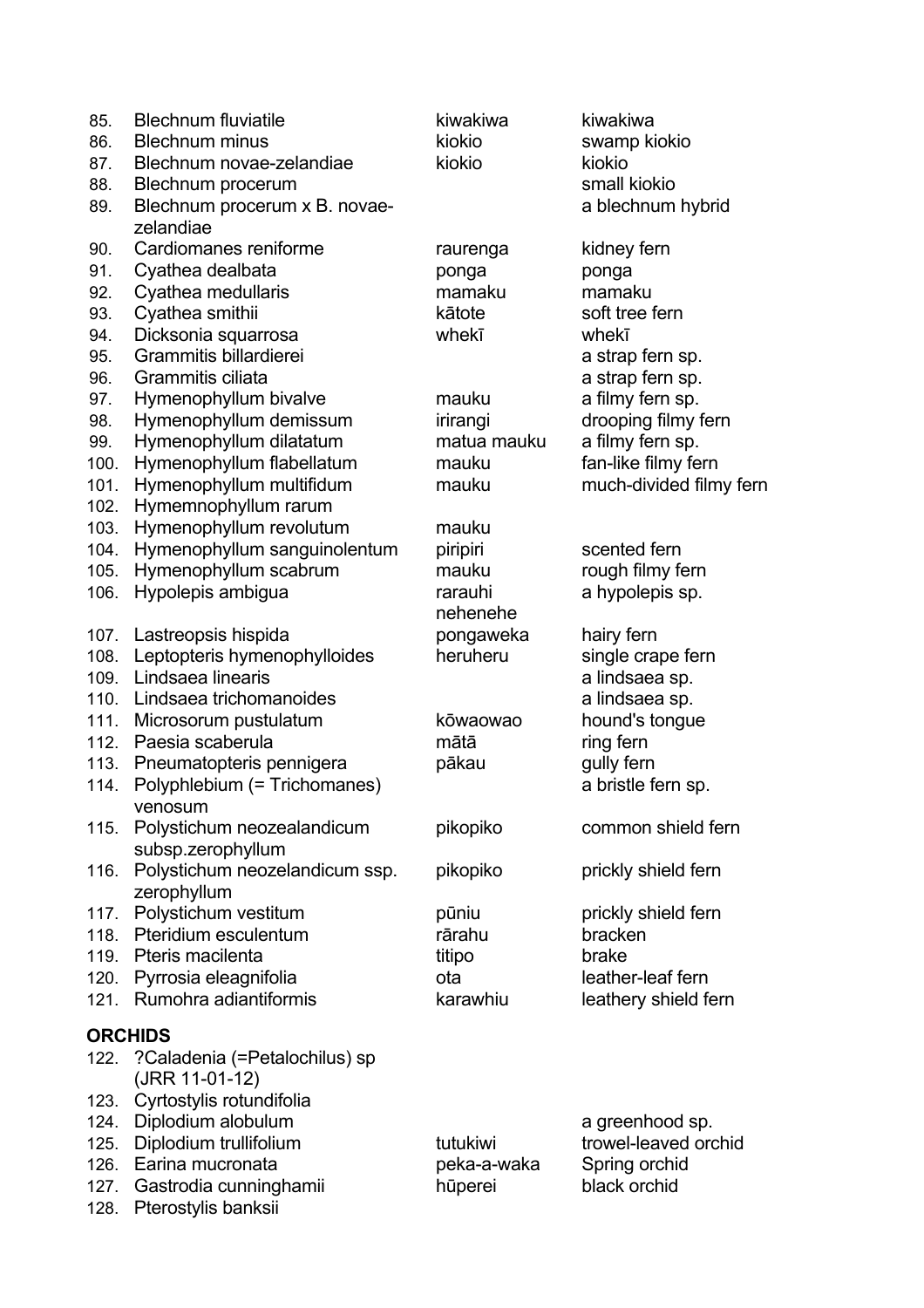| 129.<br>130.<br>131.<br>132. | Pterostylis graminea (agg.)<br>Singularybas oblongus<br>Thelymitra longifolia<br>Thelymitra sp. (hatchii?) | māikuku<br>māīkuku | a greenhood sp.<br>a spider orchid sp.<br>a sun orchid sp.<br>a sun orchid sp. |
|------------------------------|------------------------------------------------------------------------------------------------------------|--------------------|--------------------------------------------------------------------------------|
| 133.<br>134.                 | <b>GRASSES</b><br>Austroderia fulvida<br>Microlaena avenacea                                               | toetoe             | toetoe                                                                         |
| 135.<br>136.                 | Rhytidosperma gracile<br>Rytidosperma unarede                                                              |                    | bush rice grass<br>a rhytidosperma sp.<br>a rytidosperma sp.                   |
| <b>SEDGES</b>                |                                                                                                            |                    |                                                                                |
|                              | 137. Carex dissita                                                                                         |                    | a carex sp.                                                                    |
| 138.                         | Carex geminata                                                                                             | rautahi            | cutty grass                                                                    |
| 139.                         | Carex virgata                                                                                              | pūrei              | swamp sedge                                                                    |
| 140.                         | Gahnia pauciflora                                                                                          |                    | cutting sedge                                                                  |
| 141.                         | Gahnia setifolia                                                                                           | māpere             | cutty grass                                                                    |
|                              | 142. Gahnia xanthocarpa                                                                                    | tupari maunga      | a gahnia sp.                                                                   |
| 143.                         | Isolepis reticularis                                                                                       |                    | an isolepis sp.                                                                |
| 144.                         | Lepidosperma australe                                                                                      |                    | square sedge                                                                   |
| 145.                         | Schoenus maschalinus                                                                                       |                    | dwarf bog rush                                                                 |
| 146.                         | Uncinia banksii                                                                                            |                    | a hooked sedge sp.                                                             |
|                              | 147. Uncinia sp. (rupestre ?)                                                                              |                    | a hooked sedge sp.                                                             |
| 148.                         | Uncinia uncinata                                                                                           | matau a Māui       | a hooked sedge sp.                                                             |
|                              | 149. Uncinia zotovii (?U. angustifolia)                                                                    |                    |                                                                                |

#### **RUSHES**

| 150. Juncus edgariae    | wī | a leafless rush sp  |
|-------------------------|----|---------------------|
| 151. Juncus pallidus    | wī | giant rush          |
| 152. Juncus pauciflorus | wī | a leafless rush sp  |
| 153. Juncus sarophorus  | WĪ | a leafless rush sp. |
| 154. Juncus sp.         | wī | a juncus sp.        |

#### **MONOCOTYLEDONOUS HERBACEOUS PLANTS, OTHER THAN ORCHIDS, GRASSES, SEDGES OR RUSHES**

|                                    | 155. Astelia solandri    | kōwharawhara | perching astelia |
|------------------------------------|--------------------------|--------------|------------------|
|                                    | 156. Dianella nigra      | tūrutu       | blueberry        |
|                                    | 157. Phormium tenax (P?) | harakeke     | swamp flax       |
|                                    | 158. Phormium sp. (G)    |              | a flax sp.       |
|                                    | 159. Typha orientalis    | raupō        | raupō            |
| <b>COMPOSITE HERBACEOUS PLANTS</b> |                          |              |                  |

## 160. Euchiton japonicus a euchiton sp. 161. Senecio minimus and the sense of the sense of the sense of the sense of the sense of the sense of the sense of the sense of the sense of the sense of the sense of the sense of the sense of the sense of the sense of th **DICOTYLEDONOUS HERBACEOUS PLANTS OTHER THAN COMPOSITES** 162. Centella uniflora centella centella 163. Drosera auriculata wahu wahu sundew 164. Gonocarpus aggregatus a control a gonocarpus sp. 165. Lobelia angulata pasa pānakenake pratia 166. Oxalis sp. (?exilis) an oxalis sp.

**<sup>+++++++++++++++++++++++++++++++++++++++++++++++++++++++++++++++</sup>**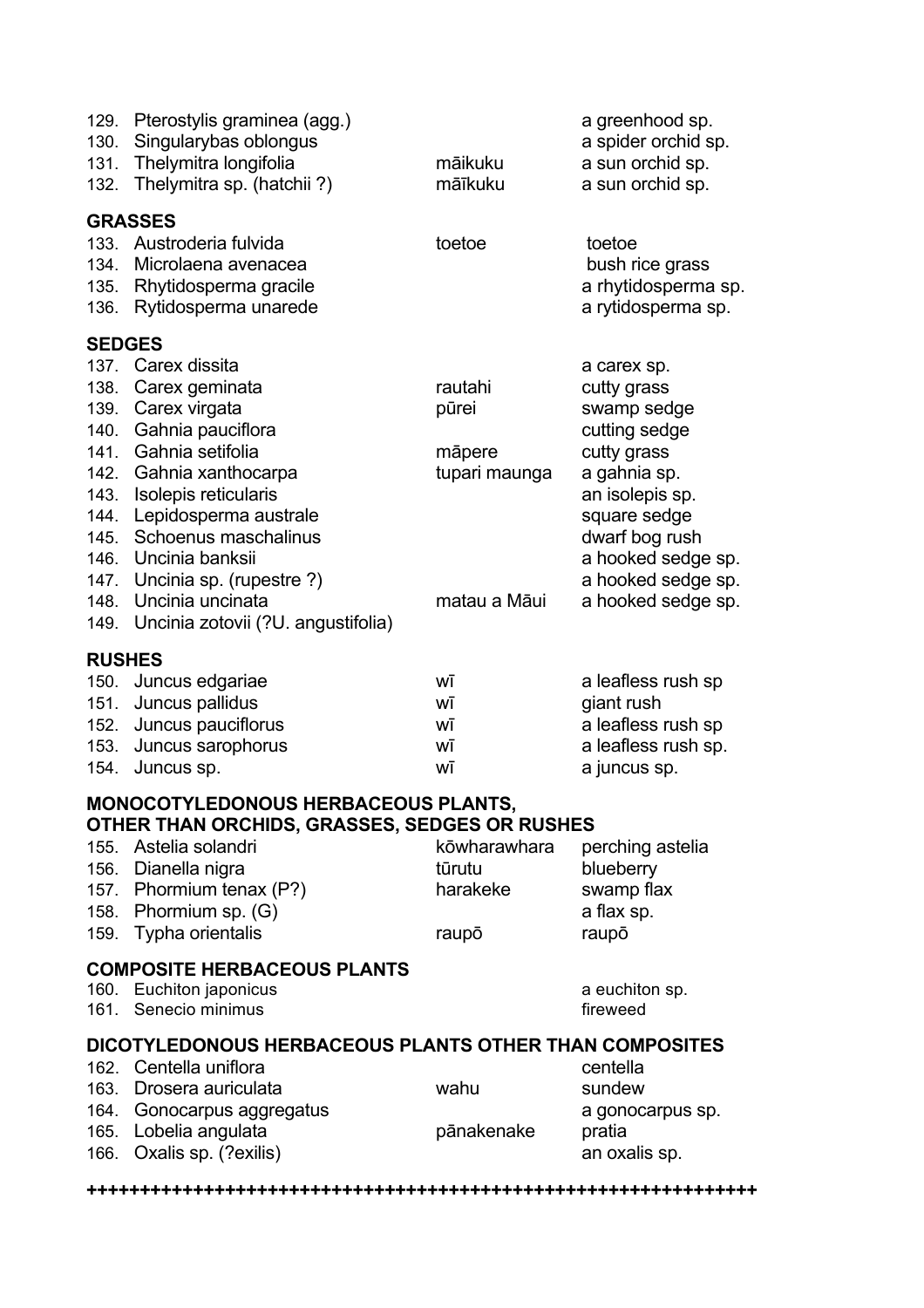## **LIST 2: SOME INDIGENOUS BRYOPHYTES**

#### **MOSSES**

- 167. Cyathophorum bulbosum
- 168. Hypopterygium filiculaeforme
- 169. Leucobryum candidum
- 170. Trichomnium aciculare

#### **LIVERWORTS**

171. Monoclea forsteri

**+++++++++++++++++++++++++++++++++++++++++++++++++++++++++++++++**

## **LIST 3: SOME ADVENTIVE VASCULAR PLANTS**

#### **GYMNOSPERM TREES**

172. Cedrus libani (P) cedar of Lebanon

173. Pinus radiata and a mortuus control of the Monterey pine

#### **Dicotyledonous trees and shrubs**

- 174. Acer pseudoplatanus sycamore
- 175. Berberis darwinii Darwin's barberry
- 176. Cotoneaster sp. a cotoneaster sp. a cotoneaster sp.
- 177. Cytisus scoparius **English broom**
- 178. Erica arborea Spanish heath Spanish heath
- 179. Hypericum androsaemum tutsan
- 180. Hypericum calycinum rose of Sharon
- 181. Leycesteria formosa honeysuckle Himalaya honeysuckle
- 182. Ligustrum sinense Chinese privet
- 183. Prunus serrulata. Japanese hill cherry
- 184. Rubus fruticosus agg. blackberry
- 
- 186. Ulex europaeus gorse gorse

## **DICOTYLEDONOUS LIANES**

- 
- 188. Clematis vitalba old man's beard

#### **GRASSES**

- 189. Dactylis glomerata cocksfoot
- 190. Holcus lanatus Yorkshire fog
- 191. Poa annua annual poa
- 192. Schedonorus phoenix and tall fescue

#### **SEDGES**

193. Cyperus eragrostis umbrella sedge

#### **RUSHES**

194. Juncus articulatus a jointed rush sp. 195. Juncus effusus soft rush

#### **MONOCOTYLEDONOUS HERBS**

196. Allium triquetrum and the state on the control only only only weed 197. Crocosmia Xcrocosmiiflora montbretia

185. Rubus laciniatus cut-leaved blackberry

187. Lonicera japonica internasional subset of the Japanese honeysuckle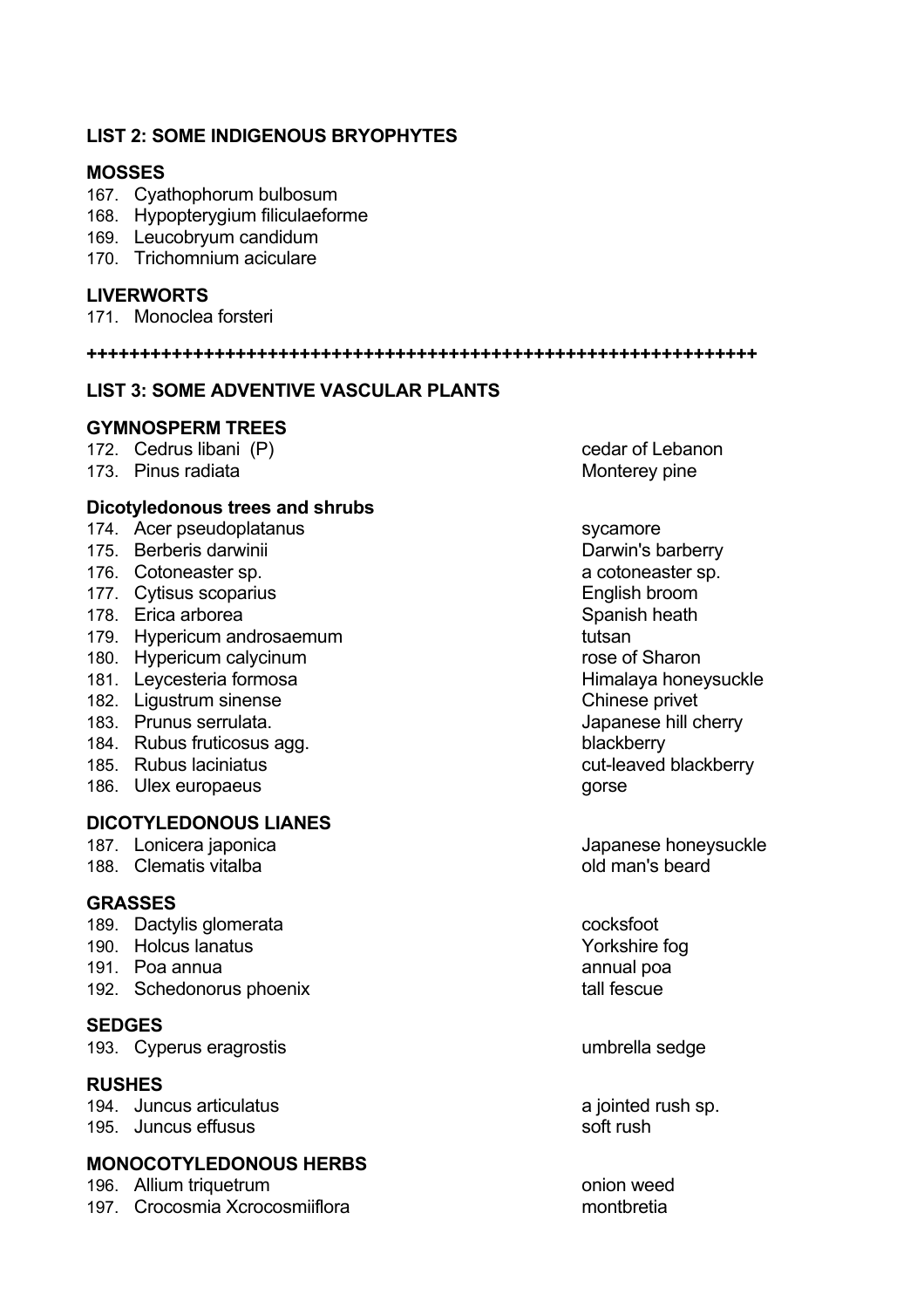#### **COMPOSITE HERBS**

198. Cirsium vulgare **Kotimana** Scotch thistle

199. Conyza sumatrensis. The same of the state of the state of the state of the state of the state of the state of the state of the state of the state of the state of the state of the state of the state of the state of the

- 
- 201. Hypochaeris radicata catsear catsear
- 202. Jacobaea vulgaris ragwort
- 203. Senecio bipinnatisectus and announced australian fireweed

## **DICOTYLEDONOUS HERBS OTHER THAN COMPOSITES**

- 204. Cardamine flexuosa bitter cress 205. Centaurium erythraea centaury centaury 206. Digitalis purpurea foxal exercise to the foxal over the foxal over the foxal over the foxal over the foxal over the foxal over the foxal over the foxal over the foxal over the foxal over the form of the form of the fo 207. Galium aparine cleavers 208. Lonicera nitida false box 209. Lotus pedunculatus birdsfoot trefoil 210. Mimulus guttatus monkey musk 211. Oxalis incarnata lilac oxalis 213. Plantago major broad-leaved plantain 214. Prunella vulgaris self-heal 215. Ranunculus repens creeping buttercup
- 
- 
- 
- 
- 
- 

## 212. Plantago lanceolata narrow-leaved plantain

216. Ranunculus ficaria celandine 217. Rumex obtusifolius broad-leaved dock

- 218. Spergula arvensis spurrey spurrey
- 219. Trifolium pratense red clover
- 220. Trifolium repens white clover
- 221. Vicia hirsuta hairy vetch

#### **LIST 4: INDIGENOUS BIRDS SEEN OR HEARD**

|      | 222. Anthornis melanura            | korimako      | bellbird             |
|------|------------------------------------|---------------|----------------------|
|      | 223. Chrysococcyx lucidus          | pipiwharauroa | shining cuckoo       |
| 224. | Eudynamus taitensis                | koekoea       | long-tailed cuckoo   |
|      | 225. Falco novaeseelandiae         | kārearea      | NZ falcon            |
|      | 226. Gerygone igata                | riroriro      | grey warbler         |
|      | 227. Halcyon sancta vagans         | kōtare        | kingfisher           |
|      | 228. Hemiphaga novaeseelandiae     | kererū        | NZ pigeon            |
|      | 229. Larus dominicanus             | karoro        | black-backed gull    |
| 230. | Mohoua albicilla                   | popokatea     | whitehead            |
| 231. | Ninox novaeseelandiae              | ruru          | morepork             |
|      | 232. Petroica macrocephala toitoi  | miromiro      | North Island tomtit  |
|      | 233. Prosthemadera novaeseelandiae | tūī           | tūī                  |
| 234. | Rhipidura fuliginosa placabilis    | pīwaiwaka     | North Island fantail |
| 235. | Zosterops lateralis                | tauhou        | waxeye               |

**+++++++++++++++++++++++++++++++++++++++++++++++++++++++++++++++**

**+++++++++++++++++++++++++++++++++++++++++++++++++++++++++++++++**

#### **LIST 5: INTRODUCED BIRDS SEEN OR HEARD**

#### 236. Carduelis flammea redpoll

#### 237. Fringilla coelebs chaffinch

238. Platycercus eximius eastern rosella

200. Crepis capillaris hawksbeard